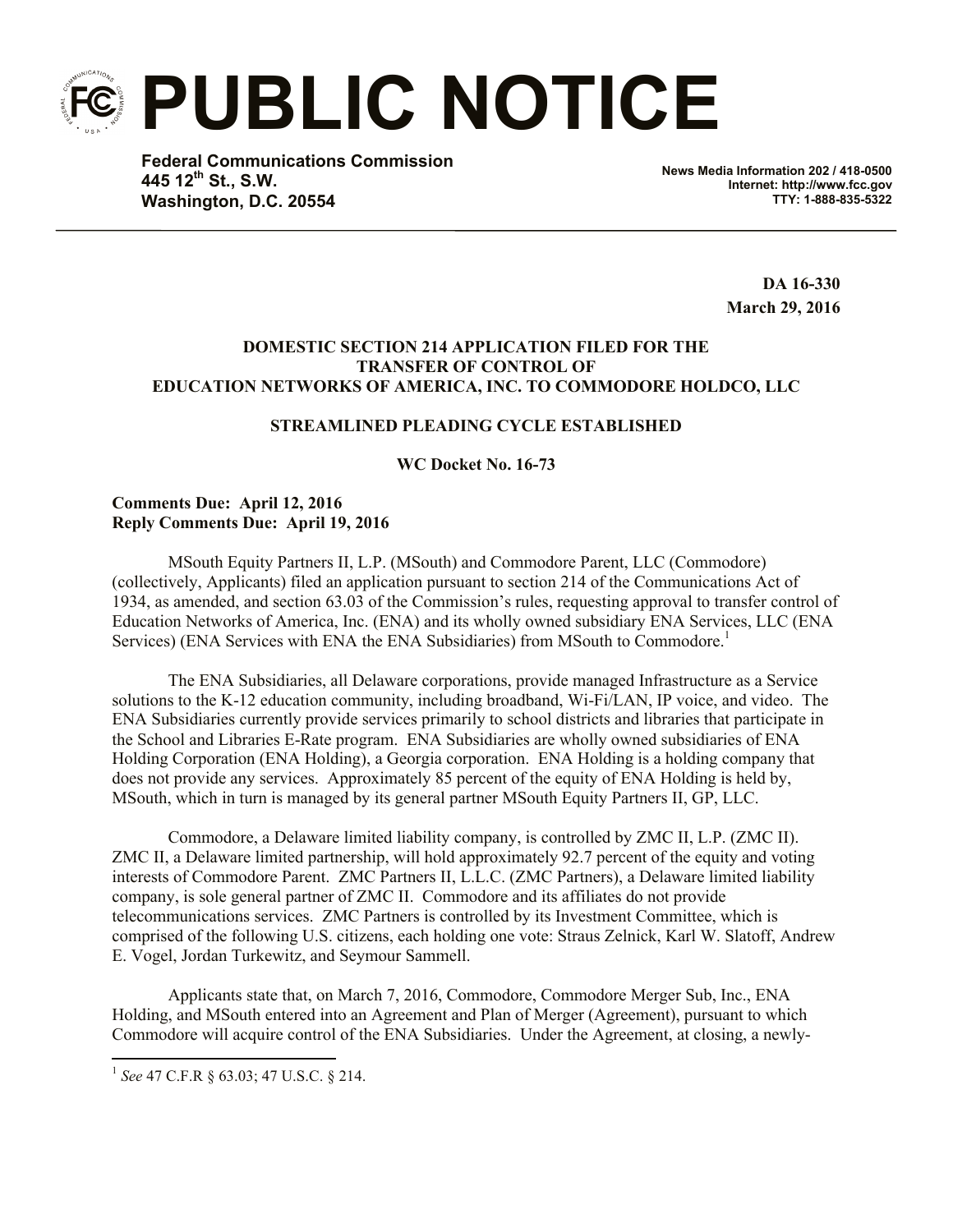formed Georgia corporation and wholly owned, indirect subsidiary of Commodore Parent Commodore Merger Sub, Inc. – will merge with and into ENA Holding, with ENA Holding as the surviving entity. ENA Holding will thus become a wholly owned indirect subsidiary of Commodore Parent. The ENA Subsidiaries will remain wholly owned subsidiaries of ENA Holding. The ENA Subsidiaries also will continue to provide service to customers under the same name at the same rates, terms and conditions. Applicants assert that the proposed transaction is entitled to presumptive streamlined treatment under section 63.03(b)(1)(ii) of the Commission's rules and that a grant of the application will serve the public interest, convenience, and necessity. 2

Domestic Section 214 Application Filed for the Transfer of Control of Education Networks of America, Inc. to Commodore Holdco, LLC, WC Docket No. 16-73 (filed Mar. 14, 2016).

# **GENERAL INFORMATION**

The transfer of control identified herein has been found, upon initial review, to be acceptable for filing as a streamlined application. The Commission reserves the right to return any transfer application if, upon further examination, it is determined to be defective and not in conformance with the Commission's rules and policies. Pursuant to section 63.03(a) of the Commission's rules, 47 CFR § 63.03(a), interested parties may file comments **on or before April 12, 2016**, and reply comments **on or before April 19, 2016**. Pursuant to section 63.52 of the Commission's rules, 47 C.F.R. § 63.52, commenters must serve a copy of comments on the Applicants no later than the above comment filing date. Unless otherwise notified by the Commission, the Applicants may transfer control on the 31st day after the date of this notice.

Pursuant to section 63.03 of the Commission's rules, 47 CFR § 63.03, parties to this proceeding should file any documents in this proceeding using the Commission's Electronic Comment Filing System (ECFS): http://apps.fcc.gov/ecfs/.

#### **In addition, e-mail one copy of each pleading to each of the following:**

- 1) Myrva Freeman, Competition Policy Division, Wireline Competition Bureau, myrva.freeman@fcc.gov;
- 2) Dennis Johnson, Competition Policy Division, Wireline Competition Bureau, dennis.johnson@fcc.gov;
- 3) Jim Bird, Office of General Counsel,  $\lim_{\Delta x \to 0}$  bird@fcc.gov;
- 4) David Krech, International Bureau, david.krech@fcc.gov;
- 5) Sumita Mukhoty, International Bureau, sumita.mukhoty@fcc.gov.

l

<sup>&</sup>lt;sup>2</sup> 47 C.F.R. § 63.03(b)(1)(ii).